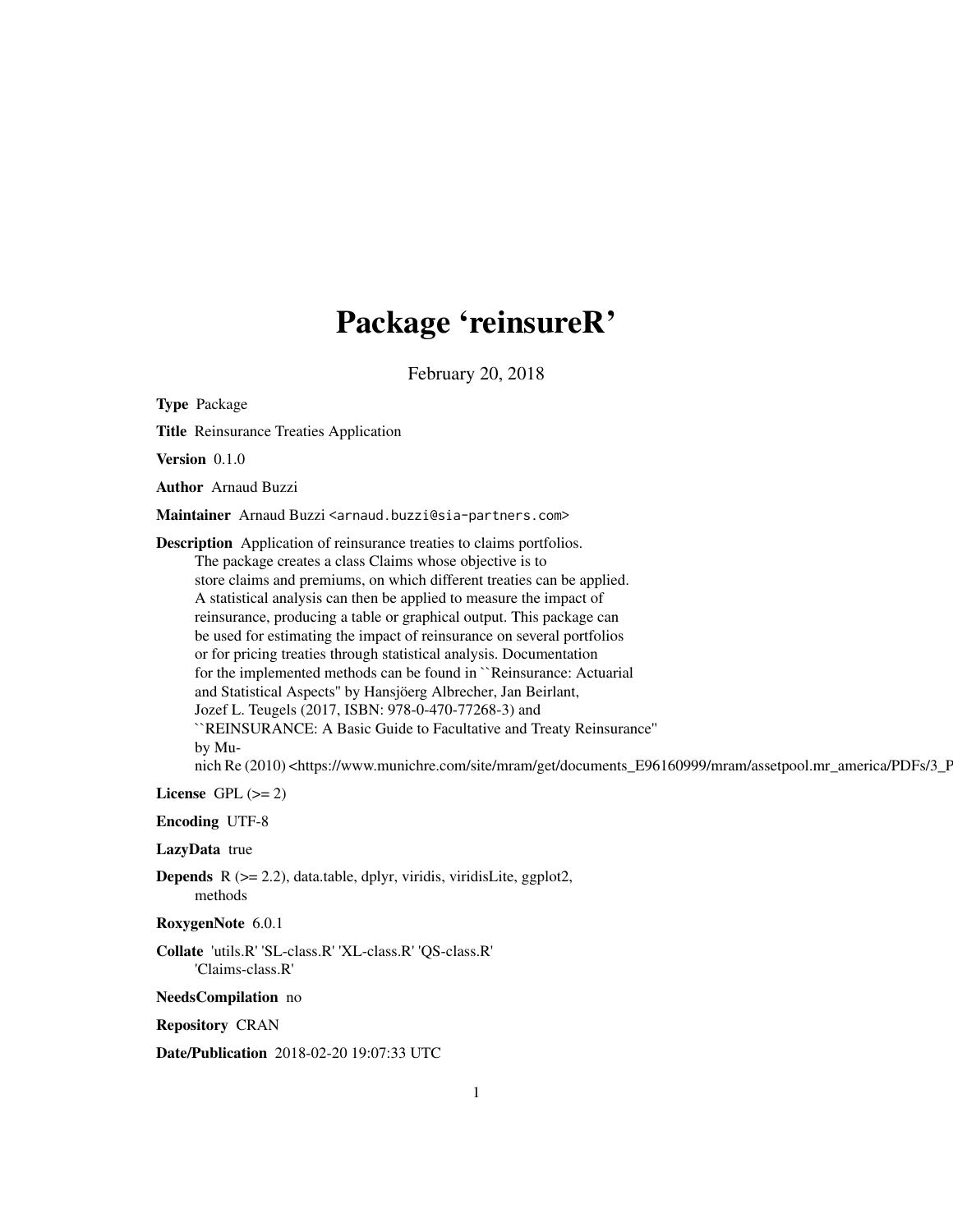# <span id="page-1-0"></span>R topics documented:

|  | 3              |
|--|----------------|
|  | $\overline{4}$ |
|  | .5             |
|  | 6              |
|  | $\overline{7}$ |
|  | -8             |
|  | - 8            |
|  |                |
|  |                |
|  |                |
|  |                |
|  |                |
|  |                |
|  |                |
|  |                |
|  |                |

#### **Index** and the contract of the contract of the contract of the contract of the contract of the contract of the contract of the contract of the contract of the contract of the contract of the contract of the contract of th

| apply_treaty | Claims: apply a treaty |
|--------------|------------------------|
|--------------|------------------------|

# Description

apply\_treaty applies a treaty on an object of type Claims ([Claims-class](#page-3-1)).

# Usage

```
apply_treaty(claims, treaty)
```
# Arguments

| claims | Claims (Claims-class) object                     |
|--------|--------------------------------------------------|
| treaty | Treaty (QS-class or XL-class or SL-class) object |

# Value

The updated Claims object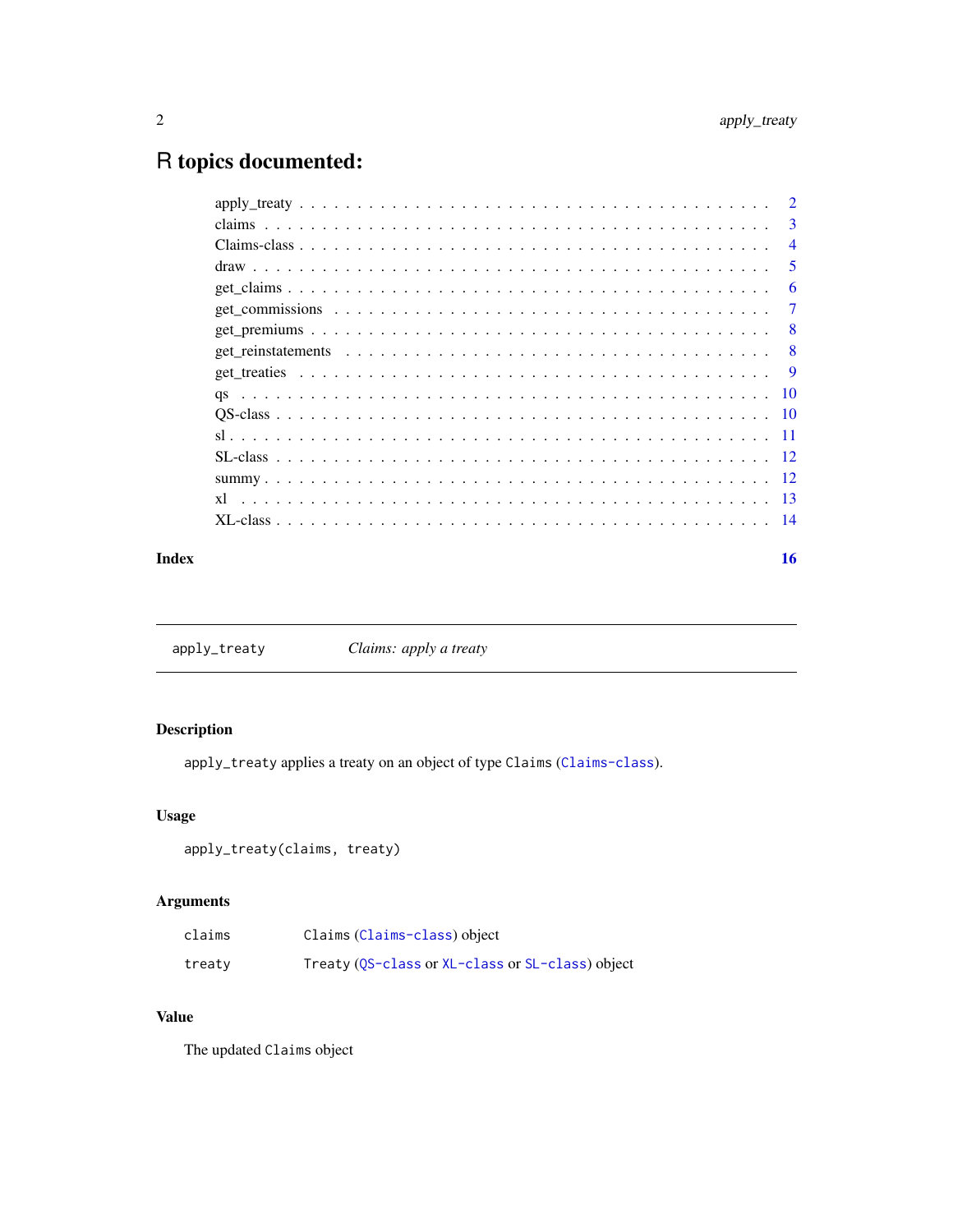#### <span id="page-2-0"></span>claims 3

#### Examples

```
c \langle- data.frame(year = unlist(sapply(2000:2017, function(x) rep(x, rpois(1,3)))))
c$amount <- pmax(rnorm(nrow(c), 200000, 100000), 0)
p <- aggregate(amount ~ year, c, sum)
claims <- claims(c, p)
treaty<sub>1</sub> <- xl(ded = 100000, \lim = 20000, aad = 5000,
               aal = 200000, prm = 0.01, rns = 1)
claims <- apply_treaty(claims, treaty_1)
```
#### claims *Claims: User constructor function*

# Description

claims defines an object of class Claims ([Claims-class](#page-3-1)).

# Usage

claims(claims, premiums)

# Arguments

| claims   | Data.frame. Claims table. Contains at least 2 columns, and may contain 2 op-<br>tional columns:                                                                                                                                                                              |
|----------|------------------------------------------------------------------------------------------------------------------------------------------------------------------------------------------------------------------------------------------------------------------------------|
|          | • year: year associated with the considered claim;<br>• portfolio: Optional. Portfolio associated with the considered claim;<br>• simulid: Optional. Simulation id of the considered claim. Useful for<br>stochastic modelling;<br>• amount: amount of the considered claim. |
| premiums | Data.frame. Premiums table. Contains at least 2 columns, and may contain 1<br>optional column:                                                                                                                                                                               |
|          | • year: year associated with the considered premium;<br>• portfolio: Optional. Portfolio associated with the considered premium;                                                                                                                                             |

• amount: amount of the considered premium.

# Details

If portfolio or simulId are not given in the input tables, the default value is set to 0 in the Claims object.

Consistency needs to be insured between claims and premiums. For every year where a claim is entered, a premium must be registered. The same goes for the portfolios.

Portfolios differenciation is used to apply reinsurance treaties to different part of claims.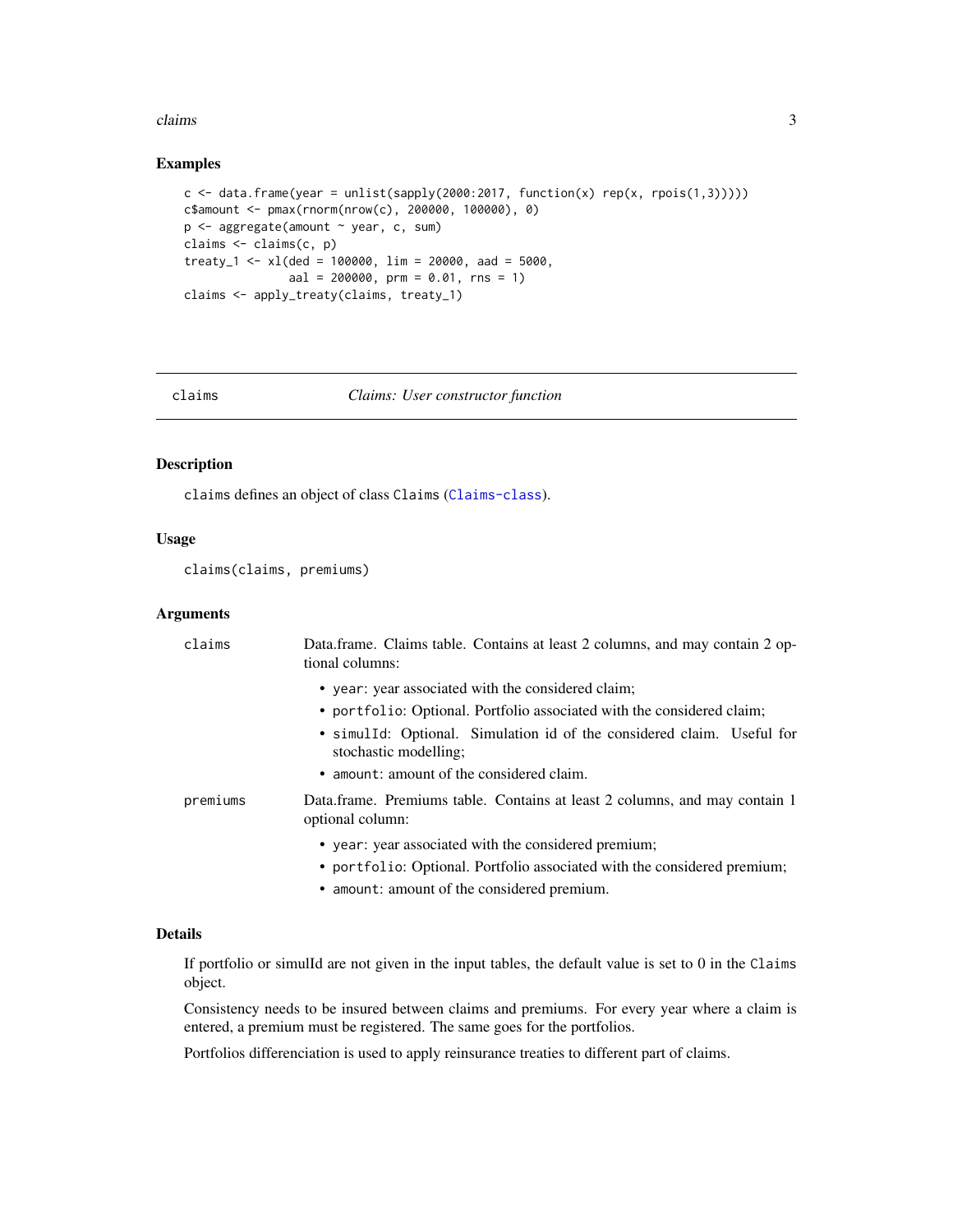<span id="page-3-0"></span>Simulation Ids are used in the case of stochastic simulations, in order to apply reinsurance treaties over simulated claims. Simulations Id are not used for premiums, which are mapped through year and portfolio. Be careful to have a unique premium for each couple year/portfolio.

For a unique combination of year, portfolio and simulId can be associated multiple events that will be taken into account when applying Excess of Loss reinsurance.

#### Value

An object of class Claims ([Claims-class](#page-3-1)), initialized with the values given in input. Its basic methods are:

- show
- draw[\(draw\)](#page-4-1): plotting function;
- summy[\(summy\)](#page-11-2): plotting function;
- get\_claims[\(get\\_claims\)](#page-5-1): extract claim table from Claims object;
- get\_premiums[\(get\\_premiums\)](#page-7-1): extract premium table from Claims object;
- get\_commissions[\(get\\_commissions\)](#page-6-1): extract commissions table from Claims object;
- get\_reinstatements[\(get\\_reinstatements\)](#page-7-2): extract reinstatements table from Claims object;
- get\_treaties[\(get\\_treaties\)](#page-8-1): extract applied treaties list from Claims object.

#### Examples

```
c \le data.frame(year = unlist(sapply(2000:2017, function(x) rep(x, rpois(1,3)))))
c$amount <- pmax(rnorm(nrow(c), 200000, 100000), 0)
```

```
p <- aggregate(amount ~ year, c, sum)
```

```
claims <- claims(c, p)
```
<span id="page-3-1"></span>Claims-class *Claims*

#### Description

An S4 class to represent Claims and Premiums for reinsurance computations.

#### Usage

```
## S4 method for signature 'Claims'
show(object)
```
#### Arguments

object The object to display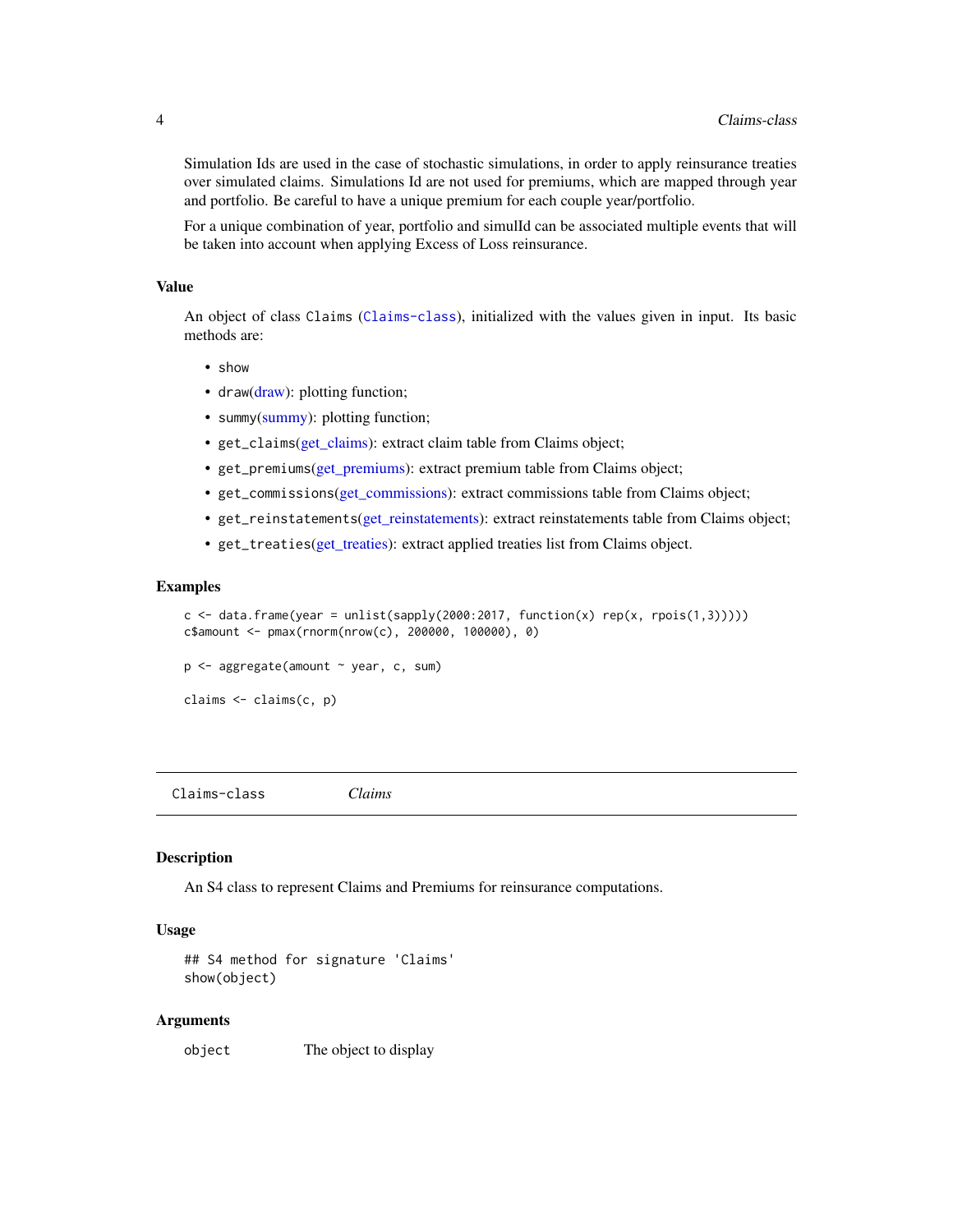#### <span id="page-4-0"></span>draw 5

#### Methods (by generic)

• show: show method

# **Slots**

clm Data.table. Claims table. Contains at least 4 columns:

- year: year associated with the considered claim;
- portfolio: portfolio associated with the considered claim;
- simulId: simulation id of the considered claim. Useful for stochastic modelling;
- amount: amount of the considered claim.

prm Data.table. Premiums table. Contains at least 3 columns:

- year: year associated with the considered premium;
- portfolio: portfolio associated with the considered premium;
- amount: amount of the considered premium.
- rns Data.table. Reinstatement amount table, that only concerns excess of loss treaties. Contains at least 2 columns:
	- year: year associated with the considered reinstatements;
	- simulId: simulation id of the considered reinstatement amount. Useful for stochastic modelling.
- com Data.table. Commissions amount table, that only concerns quota share treaties. Contains at least 2 columns:
	- year: year associated with the considered commission amount;
	- portfolio: portfolio associated with the considered commission.
- trt Vector. List of treaties applied to the Claims object.

<span id="page-4-1"></span>draw *Claims: Plot function*

#### Description

draw produces a graphical representation of an object Claims ([Claims-class](#page-3-1)).

#### Usage

```
draw(x, value = "all", moment = "gain", output = "boxplot")## S4 method for signature 'Claims'
draw(x, value = "all", moment = "gain",output = "boxplot")
```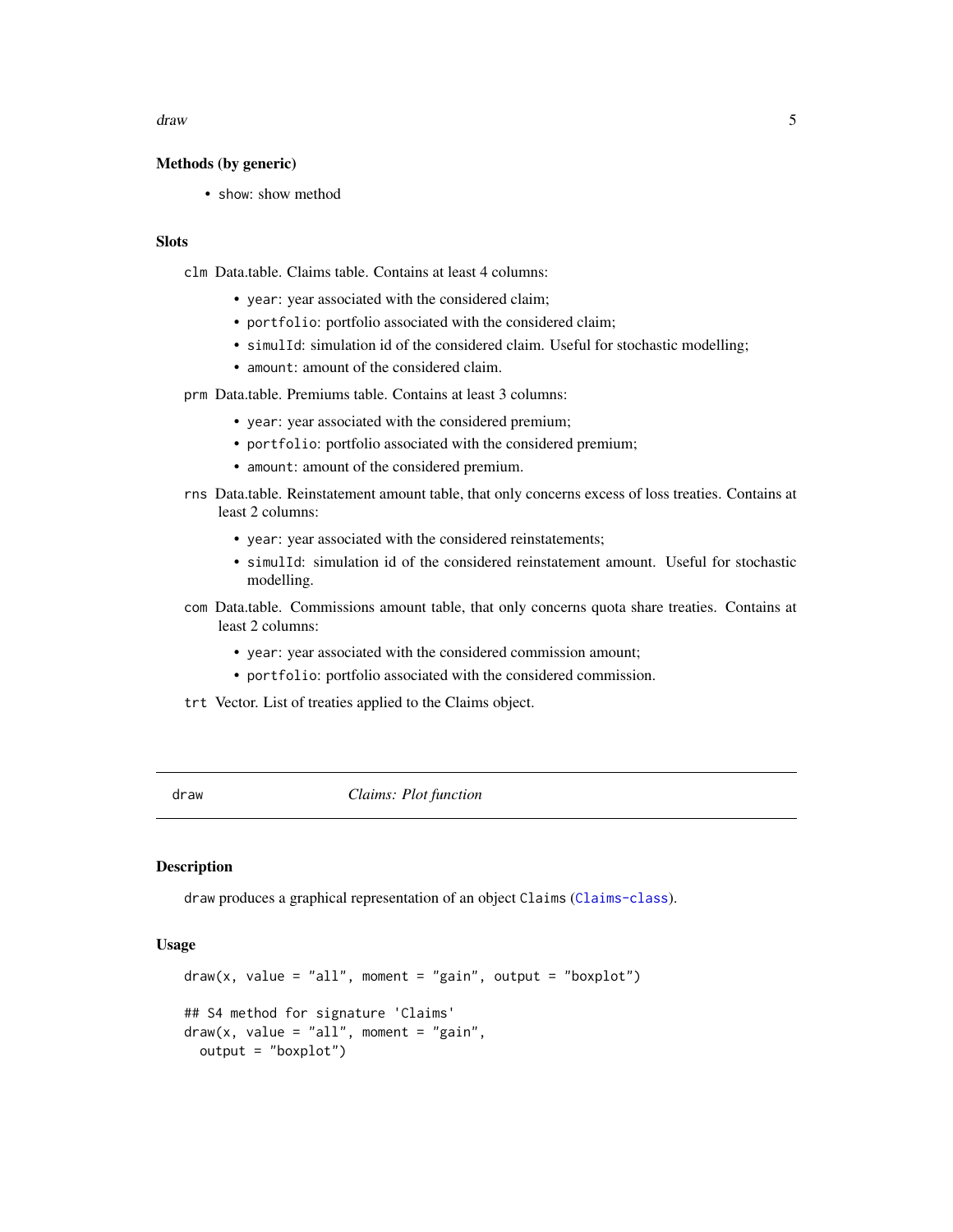# <span id="page-5-0"></span>Arguments

| X      | The Claims object to represent.                                            |
|--------|----------------------------------------------------------------------------|
| value  | Character. The value to consider plot, among:                              |
|        | $\cdot$ claims                                                             |
|        | • premiums                                                                 |
|        | • reinstatements                                                           |
|        | • commissions                                                              |
|        | • all: default value. Compute the profit.                                  |
| moment | Character. Moment for analysis:                                            |
|        | • before: before reinsurance;                                              |
|        | • after: after reinsurance;                                                |
|        | • gain: default value. Difference in values by application of reinsurance. |
| output | Character. Type of graph to produce:                                       |
|        | • boxplot: default value. Boxplot by year                                  |
|        | • histogram: histogram over all years                                      |

# Details

For boxplots, a red dot represent the mean value for each year.

# Value

a plot

# Examples

```
c \le data.frame(year = unlist(sapply(2000:2017, function(x) rep(x, rpois(1,3)))))
c$amount <- pmax(rnorm(nrow(c), 200000, 100000), 0)
p <- aggregate(amount ~ year, c, sum)
claims <- claims(c, p)
treaty_1 < -x1(ded = 100000, lim = 20000, aad = 5000,aal = 200000, prm = 0.01, rns = 1)
claims <- apply_treaty(claims, treaty_1)
draw(claims)
```
<span id="page-5-1"></span>get\_claims *Get claims*

# Description

get\_claims gets the claims table of a Claims ([Claims-class](#page-3-1)) object.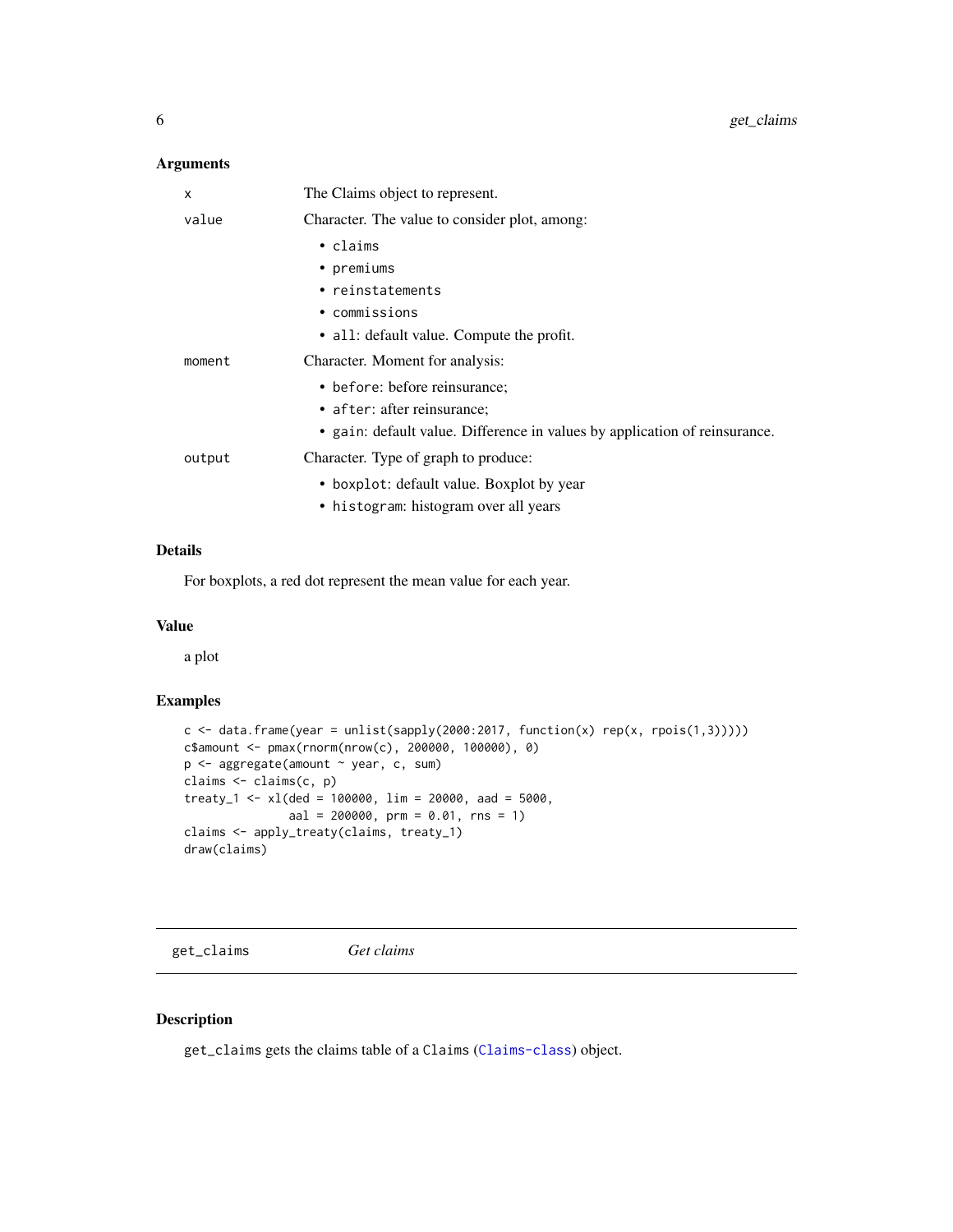# <span id="page-6-0"></span>get\_commissions 7

#### Usage

get\_claims(object)

## S4 method for signature 'Claims' get\_claims(object)

# Arguments

object The object to display

#### Examples

```
c \leftarrow data-frame(year = unlist(sapply(2000:2017, function(x) rep(x, rpois(1,3))))c$amount <- pmax(rnorm(nrow(c), 200000, 100000), 0)
p <- aggregate(amount ~ year, c, sum)
claims <- claims(c, p)
get_claims(claims)
```
<span id="page-6-1"></span>get\_commissions *Get commissions*

#### Description

get\_commissions gets the commissions induced by QS treaties applied to Claims ([Claims-class](#page-3-1)) object.

#### Usage

```
get_commissions(object)
```

```
## S4 method for signature 'Claims'
get_commissions(object)
```
# Arguments

object The object to display

#### Examples

```
c \langle- data.frame(year = unlist(sapply(2000:2017, function(x) rep(x, rpois(1,3)))))
c$amount <- pmax(rnorm(nrow(c), 200000, 100000), 0)
p <- aggregate(amount ~ year, c, sum)
claims <- claims(c, p)
treaty_1 <- qs(0.8, com = 0.25)claims <- apply_treaty(claims, treaty_1)
get_commissions(claims)
```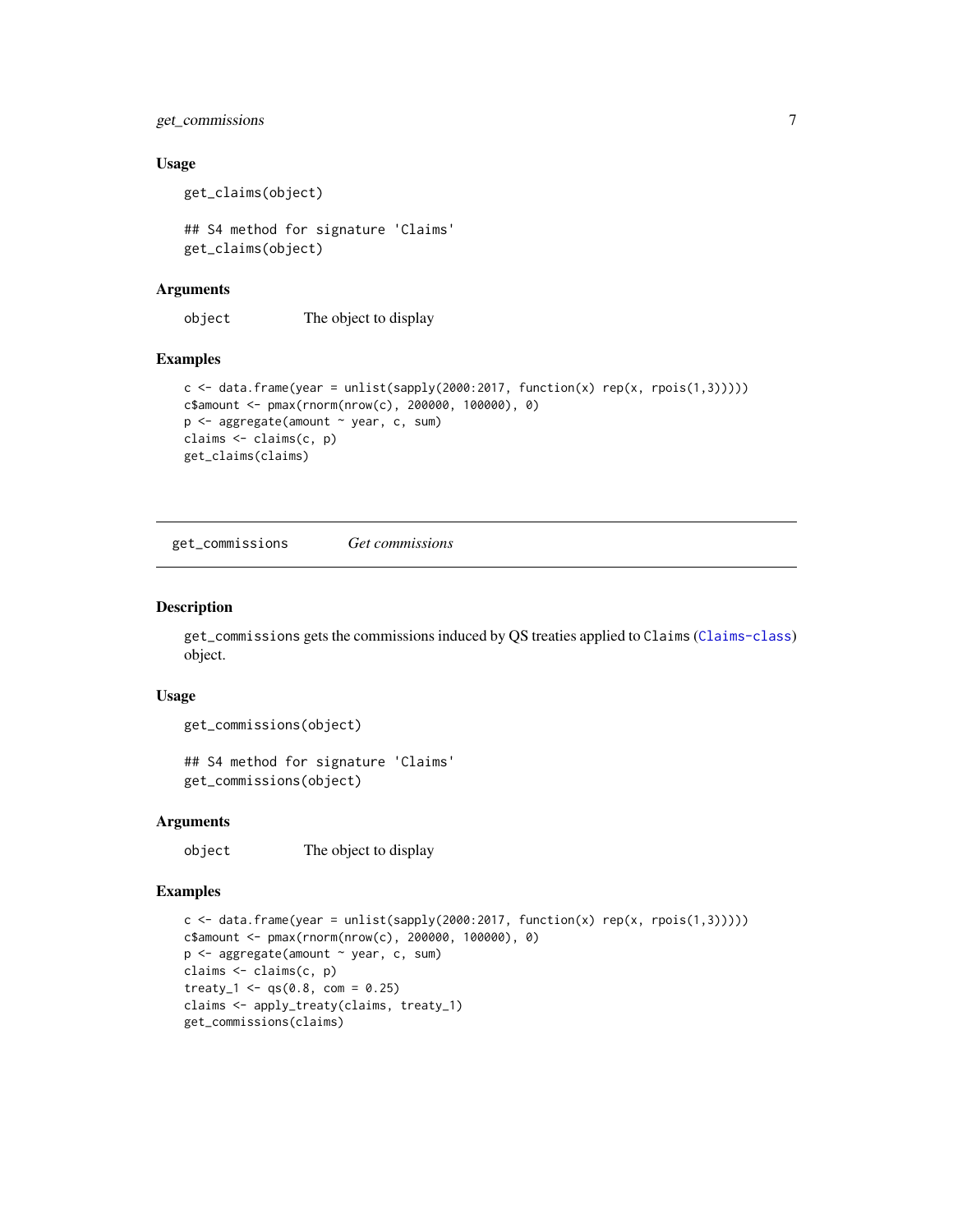<span id="page-7-1"></span><span id="page-7-0"></span>get\_premiums *Get premiums*

#### Description

get\_premiums gets the premiums table of a Claims ([Claims-class](#page-3-1)) object.

# Usage

```
get_premiums(object)
```
## S4 method for signature 'Claims' get\_premiums(object)

# Arguments

object The object to display

# Examples

```
c \leq data.frame(year = unlist(sapply(2000:2017, function(x) rep(x, rpois(1,3)))))
c$amount <- pmax(rnorm(nrow(c), 200000, 100000), 0)
p <- aggregate(amount ~ year, c, sum)
claims <- claims(c, p)
get_premiums(claims)
```
<span id="page-7-2"></span>get\_reinstatements *Get reinstatements*

#### Description

get\_reinstatements gets the reinstatements induced by XL treaties applied to Claims ([Claims-class](#page-3-1)) object.

## Usage

get\_reinstatements(object)

## S4 method for signature 'Claims' get\_reinstatements(object)

#### Arguments

object The object to display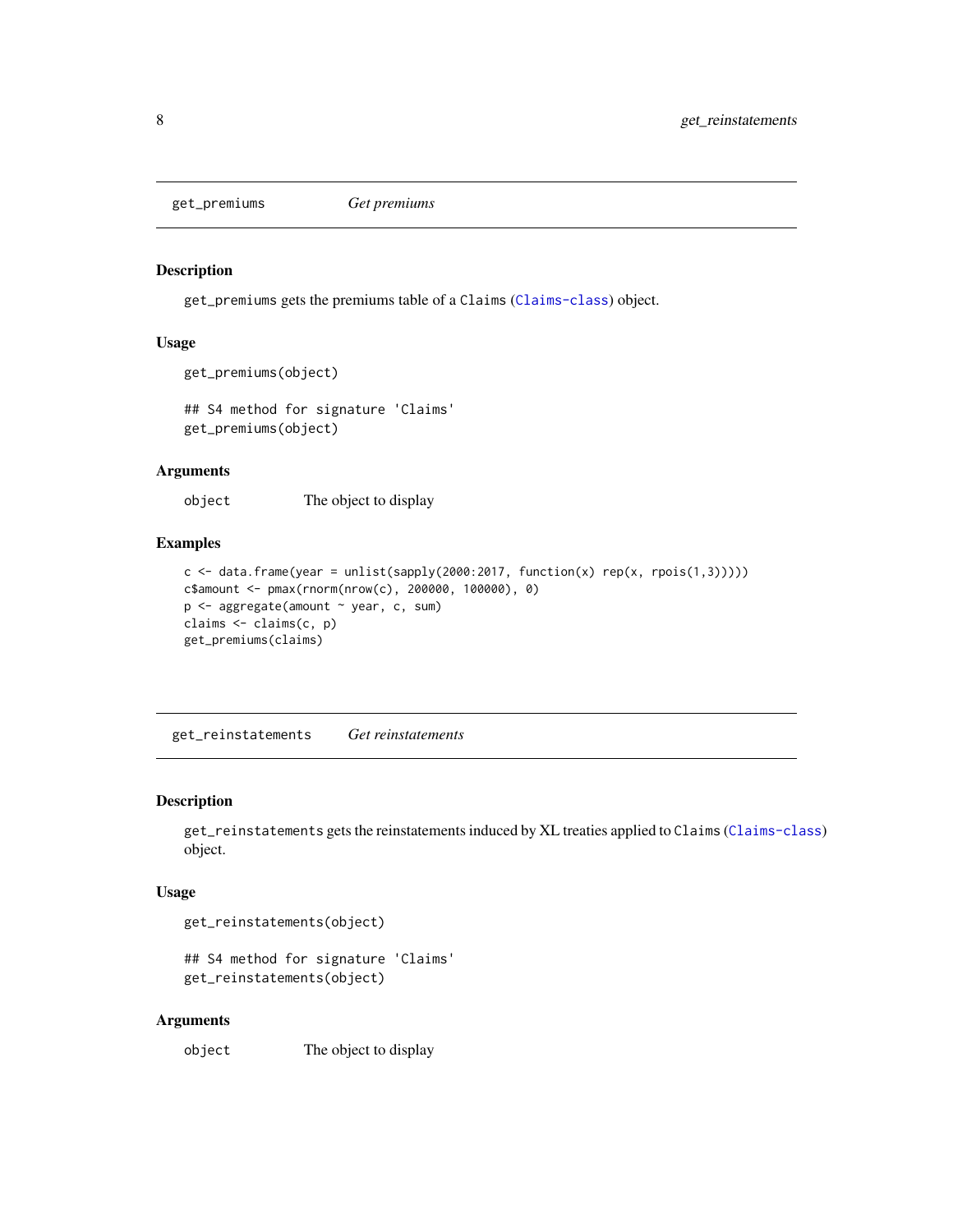# <span id="page-8-0"></span>get\_treaties 9

#### Examples

```
c \le data.frame(year = unlist(sapply(2000:2017, function(x) rep(x, rpois(1,3)))))
c$amount <- pmax(rnorm(nrow(c), 200000, 100000), 0)
p <- aggregate(amount ~ year, c, sum)
claims <- claims(c, p)
treaty_1 <- xl(ded = 100000, lim = 20000, aad = 5000,
              aal = 200000, prm = 0.01, rns = 1)
claims <- apply_treaty(claims, treaty_1)
get_reinstatements(claims)
```
<span id="page-8-1"></span>get\_treaties *Get treaties*

# Description

get\_treaties gets the characteristics of treaties applied to Claims ([Claims-class](#page-3-1)) object.

#### Usage

```
get_treaties(object)
```
## S4 method for signature 'Claims' get\_treaties(object)

# Arguments

object The object to display

#### Examples

```
c \le data.frame(year = unlist(sapply(2000:2017, function(x) rep(x, rpois(1,3)))))
c$amount <- pmax(rnorm(nrow(c), 200000, 100000), 0)
p <- aggregate(amount ~ year, c, sum)
claims <- claims(c, p)
treaty_1 <- qs(0.8, com = 0.25)claims <- apply_treaty(claims, treaty_1)
get_treaties(claims)
```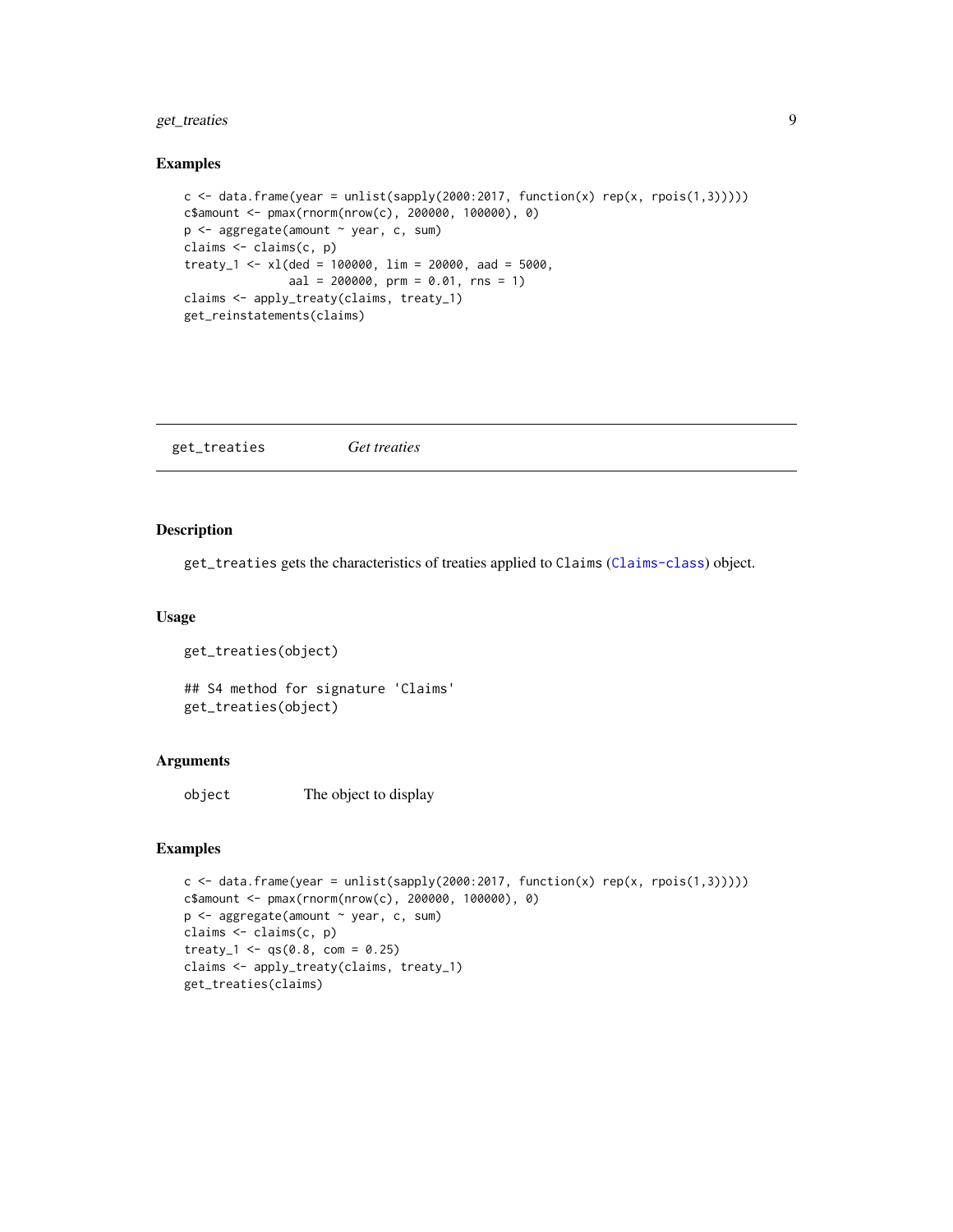# Description

qs defines an object of class QS ([QS-class](#page-9-1)).

# Usage

```
qs(csn_clm, csn_prm = "auto", com = 0, ptf = "all")
```
# Arguments

| $csn\_clm$ | Numeric. Cession rate on claims. Should be between 0 and 1.                                                                               |
|------------|-------------------------------------------------------------------------------------------------------------------------------------------|
| csn_prm    | Numeric. Cession rate on premiums. Should be between 0 and 1. Default value<br>set to csn clm.                                            |
| com        | Numeric. Commission rate, applied on the part of premiums given to the rein-<br>surer. Should be between 0 and 1. Default value set to 0. |
| ptf        | Vector. List of portfolios on which the treaty is to be applied on. Default value<br>set to all.                                          |

#### Value

An object of class QS ([QS-class](#page-9-1)), initialized with the values given in input. Its basic methods are:

• show

# Examples

treaty\_1 <-  $qs(0.8, com = 0.25)$ treaty\_1

<span id="page-9-1"></span>QS-class *Quota Share Treaty*

# Description

An S4 class to represent a Quota Share Treaty

# Usage

```
## S4 method for signature 'QS'
show(object)
```
<span id="page-9-0"></span>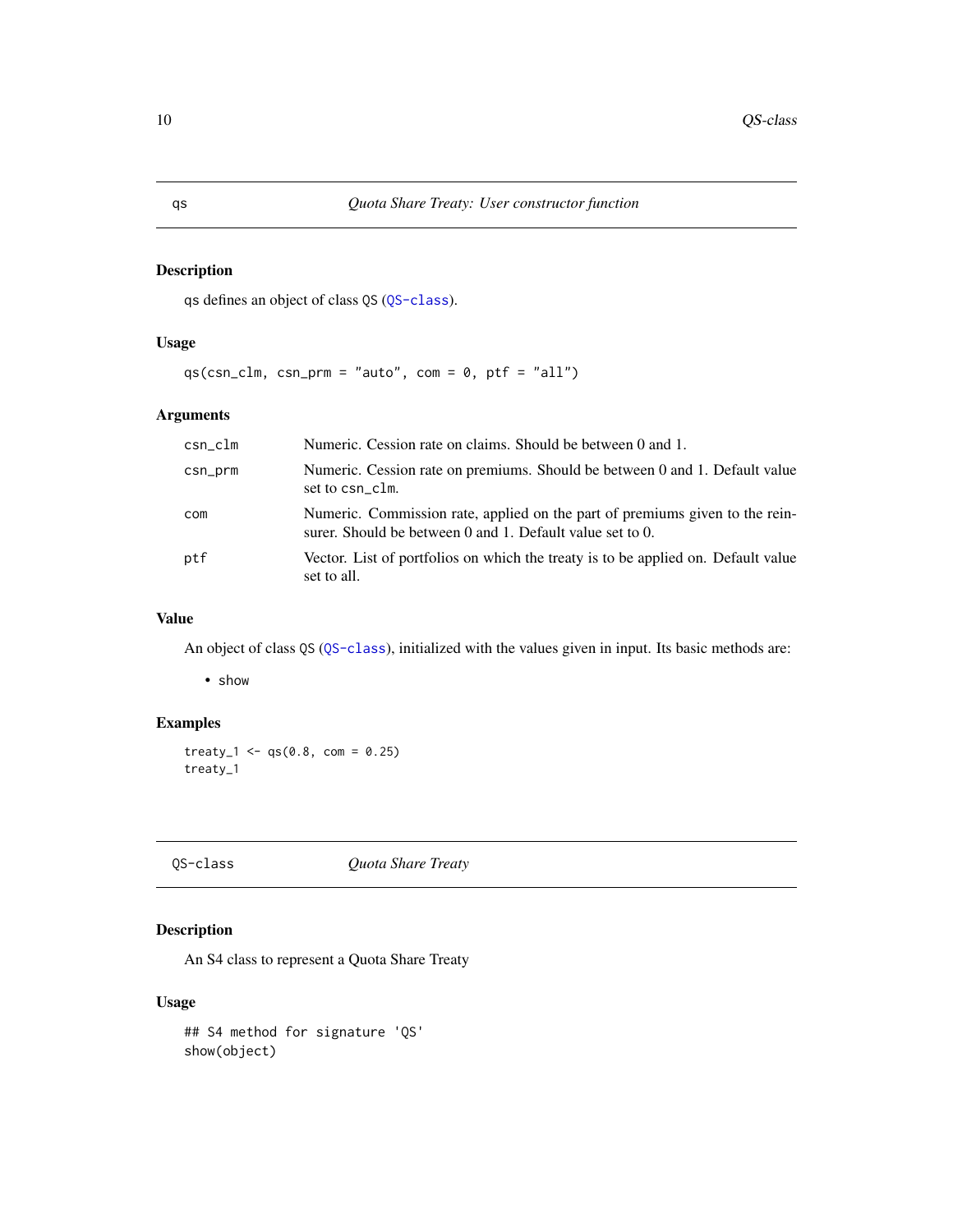#### <span id="page-10-0"></span>**Arguments**

object the object to display

#### Methods (by generic)

• show: Quota Share Treaty: show method

# Slots

csn\_clm Numeric. Cession rate on claims. Should be between 0 and 1.

- csn\_prm Numeric. Cession rate on premiums. Should be between 0 and 1.
- com Numeric. Commission rate, applied on the part of premiums given to the reinsurer. Should be between 0 and 1.
- ptf Vector. List of portfolios on which the treaty is to be applied on.
- trt Character. Always equal to "QS". Identifier for the type of treaty.

| I<br>M.<br>۰. |  |
|---------------|--|

# sl *Stop Loss Treaty: User constructor function*

#### Description

sl defines an object of class SL ([SL-class](#page-11-1)), which represents a Stop Loss treaty.

#### Usage

 $sl(\text{ded} = \text{Inf}, \text{lim} = \text{Inf}, \text{prm} = 0, \text{ptf} = "all")$ 

# Arguments

| ded | Numeric. Deductible amount of the treaty. Should be superior to 0.                                                                                  |
|-----|-----------------------------------------------------------------------------------------------------------------------------------------------------|
| lim | Numeric. Limit amount for the treaty. Should be superior to 0. May be equal to                                                                      |
|     | Inf.                                                                                                                                                |
| prm | Numeric. Premium rate, which represents the proportion of the premium given<br>to the reinsurer as price for the treaty. Should be between 0 and 1. |
| ptf | Vector. List of portfolios on which the treaty is to be applied on. Default value<br>set to all.                                                    |

# Value

An object of class SL ([SL-class](#page-11-1)), initialized with the values given in input. Its basic methods are:

• show

#### Examples

```
treaty_1 <- sl(ded = 100000, lim = 20000, prm = 0.01, ptf = "all")
treaty_1
```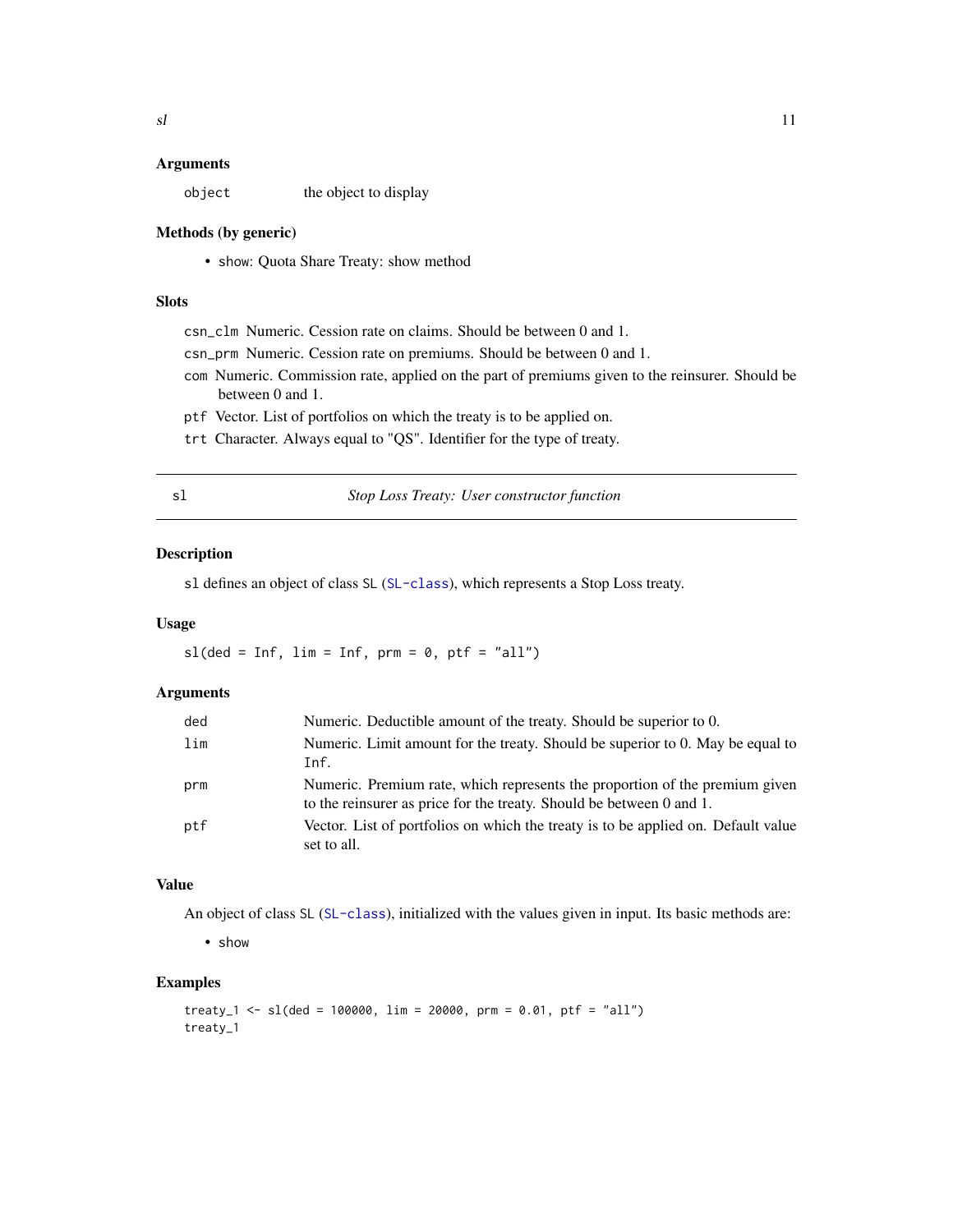<span id="page-11-1"></span><span id="page-11-0"></span>

# Description

An S4 class to represent a Stop Loss Treaty

#### Usage

## S4 method for signature 'SL' show(object)

#### Arguments

object the object to display

# Methods (by generic)

• show: Stop Loss Treaty: show method

#### **Slots**

- ded Numeric. Deductible amount of the treaty. Should be superior to 0.
- lim Numeric. Limit amount for the treaty. Should be superior to 0. May be equal to Inf.
- prm Numeric. Premium rate, which represents the proportion of the premium given to the reinsurer as price for the treaty. Should be between 0 and 1.
- ptf Vector. List of portfolios on which the treaty is to be applied on.
- trt Character. Always equal to "SL". Identifier for the type of treaty

<span id="page-11-2"></span>summy *Claims: Summary function*

#### Description

summy summarizes the data contained in the object Claims ([Claims-class](#page-3-1)).

#### Usage

```
summy(object, op = "mean")
## S4 method for signature 'Claims'
summy(object, op = "mean")
```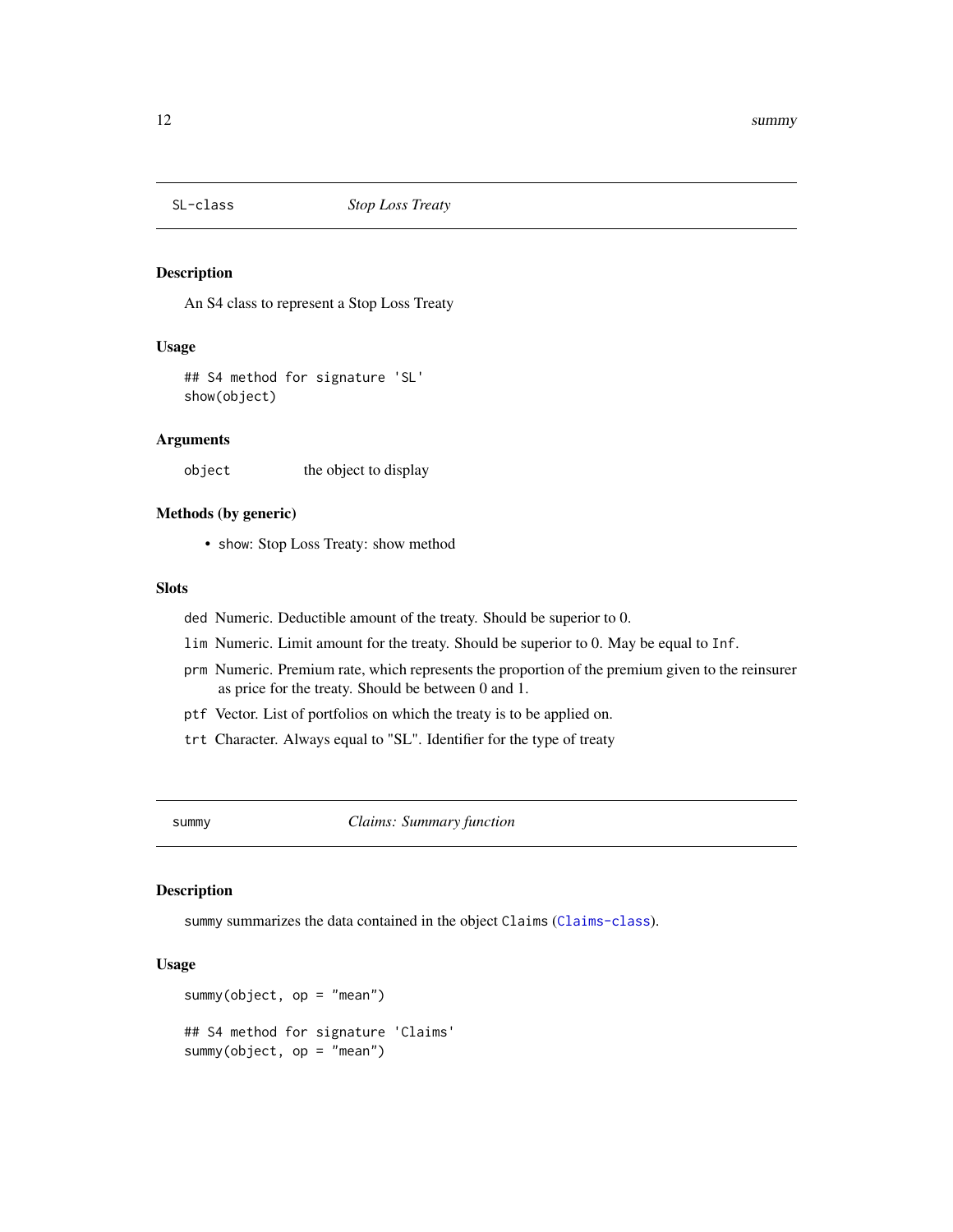# <span id="page-12-0"></span>Arguments

| object | The Claims object to represent.                                |
|--------|----------------------------------------------------------------|
| op     | Character. The aggregation operation over the simulids, among: |
|        | • mean: default value.                                         |
|        | $\cdot$ sd                                                     |
|        | $\bullet$ median                                               |
|        | $\bullet$ min                                                  |
|        | $\bullet$ max                                                  |
|        |                                                                |

# Value

The summarized data

# Examples

```
c \leq data.frame(year = unlist(sapply(2000:2017, function(x) rep(x, rpois(1,3)))))
c$amount <- pmax(rnorm(nrow(c), 200000, 100000), 0)
p <- aggregate(amount ~ year, c, sum)
claims <- claims(c, p)
treaty_1 <- xl(ded = 100000, lim = 20000, aad = 5000,
              aal = 200000, prm = 0.01, rns = 1)
claims <- apply_treaty(claims, treaty_1)
summy(claims)
```

| xl<br>Excess of Loss Treaty: User constructor function |  |
|--------------------------------------------------------|--|
|--------------------------------------------------------|--|

# **Description**

xl defines an object of class XL ([XL-class](#page-13-1)), which represents an Excess of Loss treaty.

# Usage

 $x1$ (ded = Inf, lim = Inf, aal = Inf, aad = Inf, prm = 0,  $rns = "none", ptf = "all")$ 

#### Arguments

| ded | Numeric. Deductible amount of the treaty. Should be superior to 0.                                      |
|-----|---------------------------------------------------------------------------------------------------------|
| lim | Numeric. Limit amount for the treaty. Should be superior to 0. May be equal to<br>Inf.                  |
| aal | Numeric. Annual Aggregate Deductible amount of the treaty. Should be supe-<br>rior to $0$ .             |
| aad | Numeric. Annual Aggregate Limit amount for the treaty. Should be superior to<br>0. May be equal to Inf. |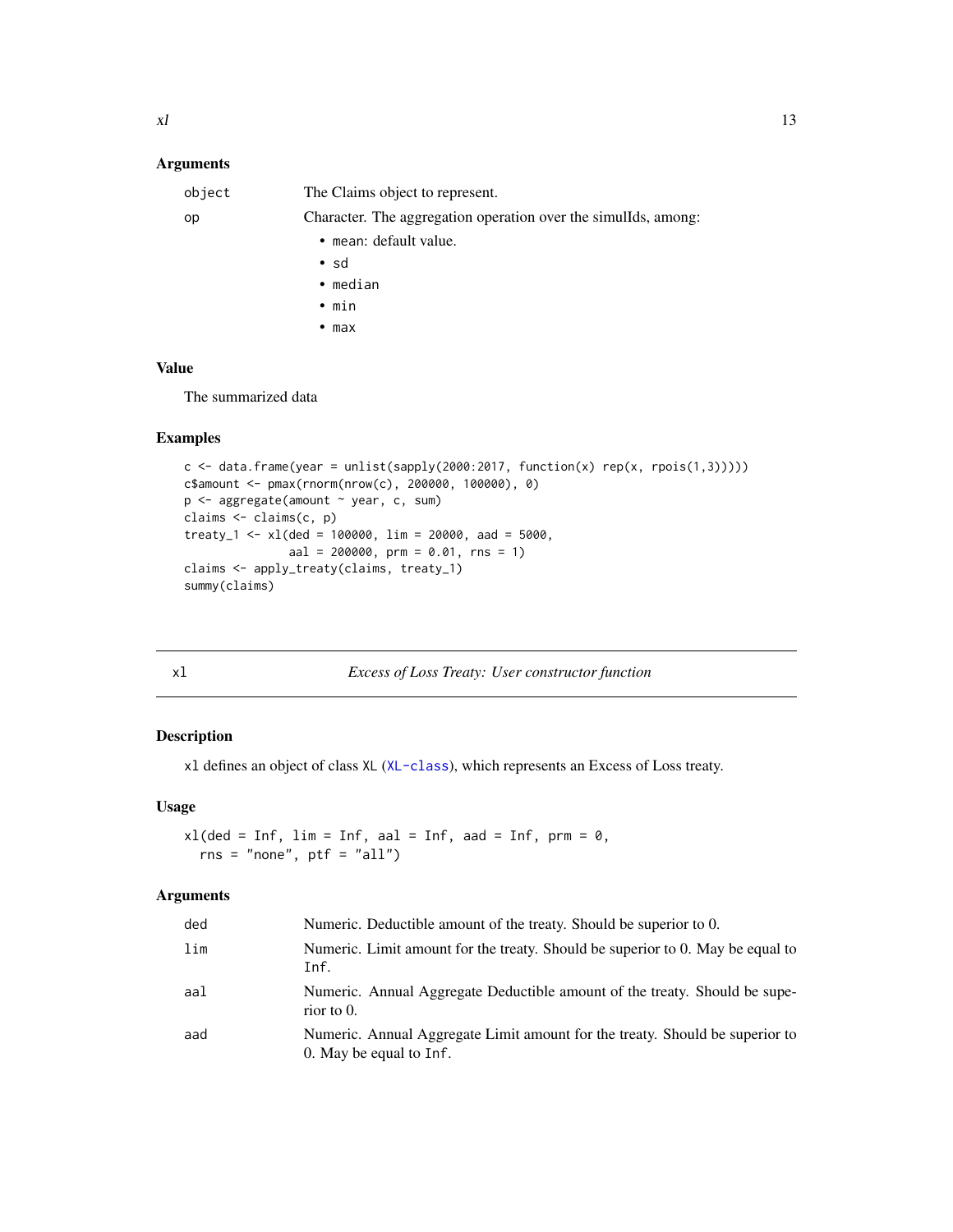<span id="page-13-0"></span>

| prm | Numeric. Premium rate, which represents the proportion of the premium given<br>to the reinsurer as price for the treaty. Should be between 0 and 1.     |
|-----|---------------------------------------------------------------------------------------------------------------------------------------------------------|
| rns | Numeric vector. Reinstatement prices. Vector of lentgh equals to the number of<br>reinstatements with each value equals the price of the reinstatement. |
| ptf | Vector. List of portfolios on which the treaty is to be applied on. Default value<br>set to all.                                                        |

# Details

Reinstatements are the number of time the limit can be reconstructed. The vector given for this parameter will be an indication of the price for each reinstatement. For example, a rns value of  $c(0, 1)$  will give one free reinstatement and one reinstatement paid 100% of the premium before totally consuming the limit.

# Value

An object of class XL ([XL-class](#page-13-1)), initialized with the values given in input. Its basic methods are:

• show

#### Examples

treaty\_1 <- xl(ded = 200000, lim = 20000, aad =  $0$ ,  $aal = 10000$ , prm = 0.01, rns =  $c(0, 1)$ treaty\_1

<span id="page-13-1"></span>XL-class *Excess of Loss Treaty*

# Description

An S4 class to represent an Excess of Loss Treaty

#### Usage

## S4 method for signature 'XL' show(object)

#### Arguments

object the object to display

#### Methods (by generic)

• show: Excess of Loss Treaty: show method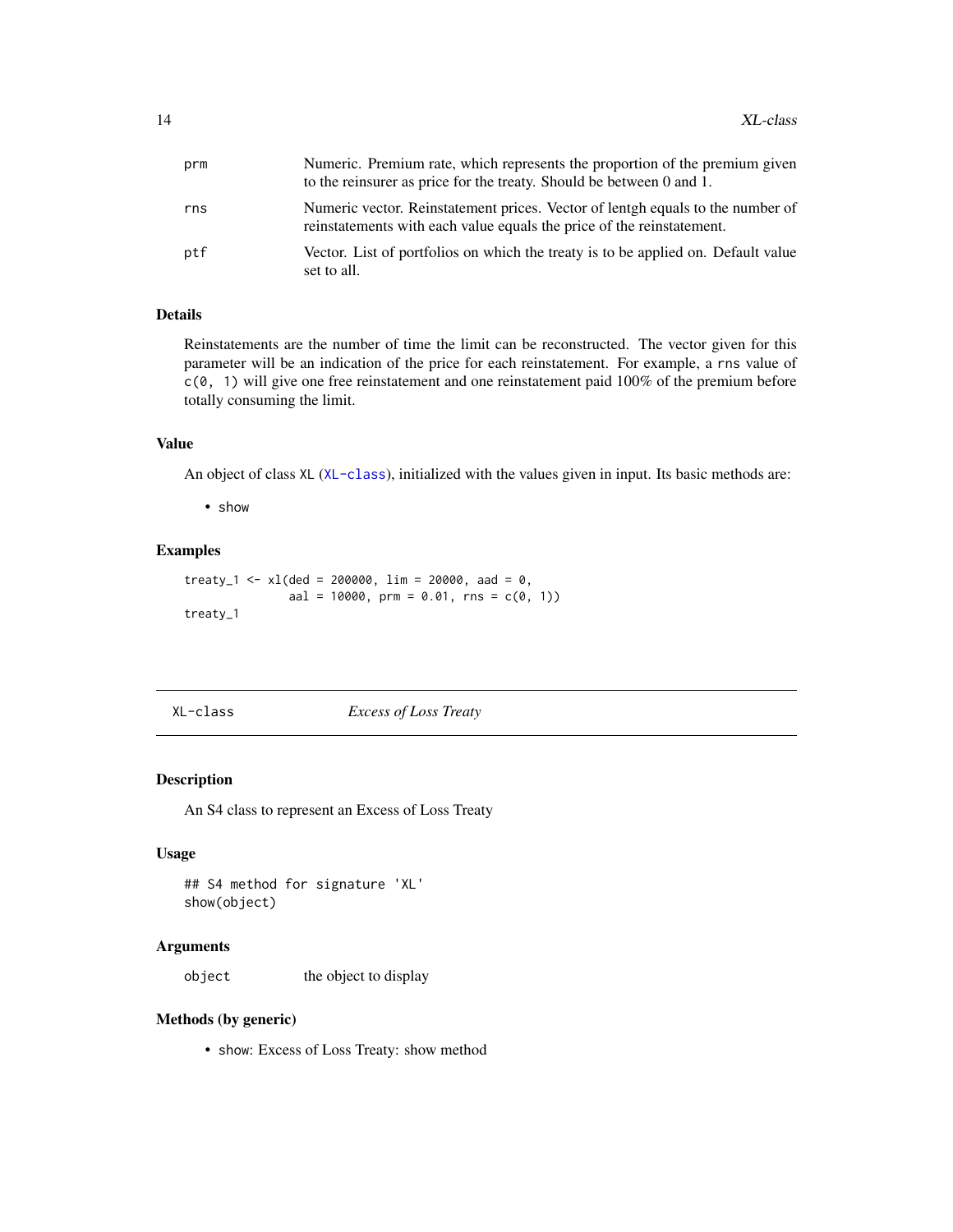#### Slots

- ded Numeric. Deductible amount of the treaty. Should be superior to 0.
- lim Numeric. Limit amount for the treaty. Should be superior to 0. May be equal to Inf.
- aal Numeric. Annual Aggregate Deductible amount of the treaty. Should be superior to 0.
- aad Numeric. Annual Aggregate Limit amount for the treaty. Should be superior to 0. May be equal to Inf.
- rns Numeric vector. Reinstatement prices. Vector of lentgh equals to the number of reinstatements with each value equals the price of the reinstatement.
- prm Numeric. Premium rate, which represents the proportion of the premium given to the reinsurer as price for the treaty. Should be between 0 and 1.
- ptf Vector. List of portfolios on which the treaty is to be applied on.
- trt Character. Always equal to "SL". Identifier for the type of treaty